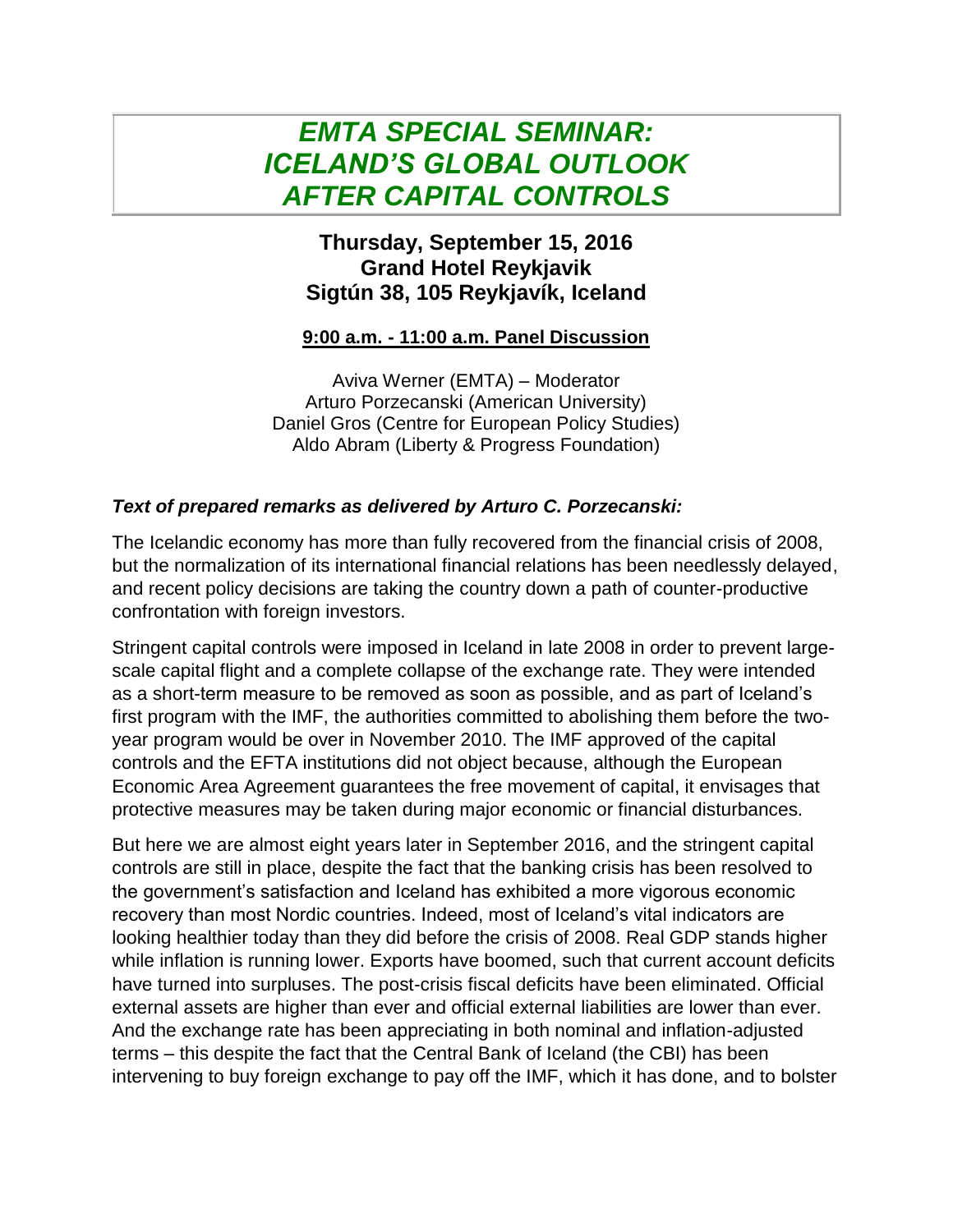its own international reserves. In fact, the level of reserves has more than been tripled in both krona and euro terms since 2007.

The government had been unwilling to dismantle the capital controls until the banking system was recapitalized, their assets and liabilities were dealt with, and enormous losses were imposed on non-priority creditors. But by now that mission has also been accomplished. Direct state support to the financial sector during the crisis had amounted to some 34 percentage points of GDP, but after asset recoveries and transfers and debt forgiveness, the government is estimated by the IMF to have made a net *gain* in excess of 9 percent of GDP out of the banking crisis – a radically different outcome from the experience of all other European countries, which came out substantially more indebted. Of relevance to the balance of payments, and as a result of the banking system's resolution, Iceland's gross external debt has been cut from the equivalent of nearly 200 percent of GDP to about 130 percent of GDP by the start of this year.

As the supposedly last precondition for relaxing the capital controls, the authorities have come up with a coercive and punishing scheme for the so-called offshore krona investments, which have been trapped inside Iceland by the rationing of access to foreign exchange. We're talking about an officially estimated 319bn krona, equivalent to 2.3bn euros. To put this figure in context, this amount of trapped investments is equivalent to 42 percent of the CBI's net foreign assets of 743bn krona, or 5.35bn euros – so it's not like the authorities don't have spare euros and dollars to sell to these investors in exchange for their krona.

Foreign investors were recently given a one-time chance to exit their positions and access foreign exchange by agreeing to a stiff departure tax on their holdings, to be determined at an auction of CBI international reserves earmarked for this purpose. To encourage foreign investors to swallow such a bitter pill after eight years of waiting, the authorities announced their intent to imprison any remaining funds and to bleed them slowly over time. As per legislation passed in late May, all residual offshore krona funds are to be segregated into accounts subject to a 100 percent compulsory requirement to purchase krona-denominated deposit certificates, issued by the CBI, paying a miserly interest rate of 0.5 percent per annum  $-$  a fraction of the 5 $\frac{1}{4}$  percent interest rate that the CBI currently pays on seven-day bank deposits. Foreign investors spurning the auction were warned by the authorities to expect to languish in these creditor prisons for "many years."

In the event, the auction, which took place in mid-June, was a disappointment. Most holders of offshore krona did not participate, preferring to stay invested in Iceland and preparing themselves for a battle in the courts of the island and in the relevant European courts. The accepted offers totaled a little more than one-fifth of total offshore krona outstanding and they entailed "haircuts" of 38 percent. As a result, it appears that the owners of four-fifths of offshore krona funds are digging in for a long fight. And such a fight is not in the long-term interest of Iceland, and specifically not for the pricing of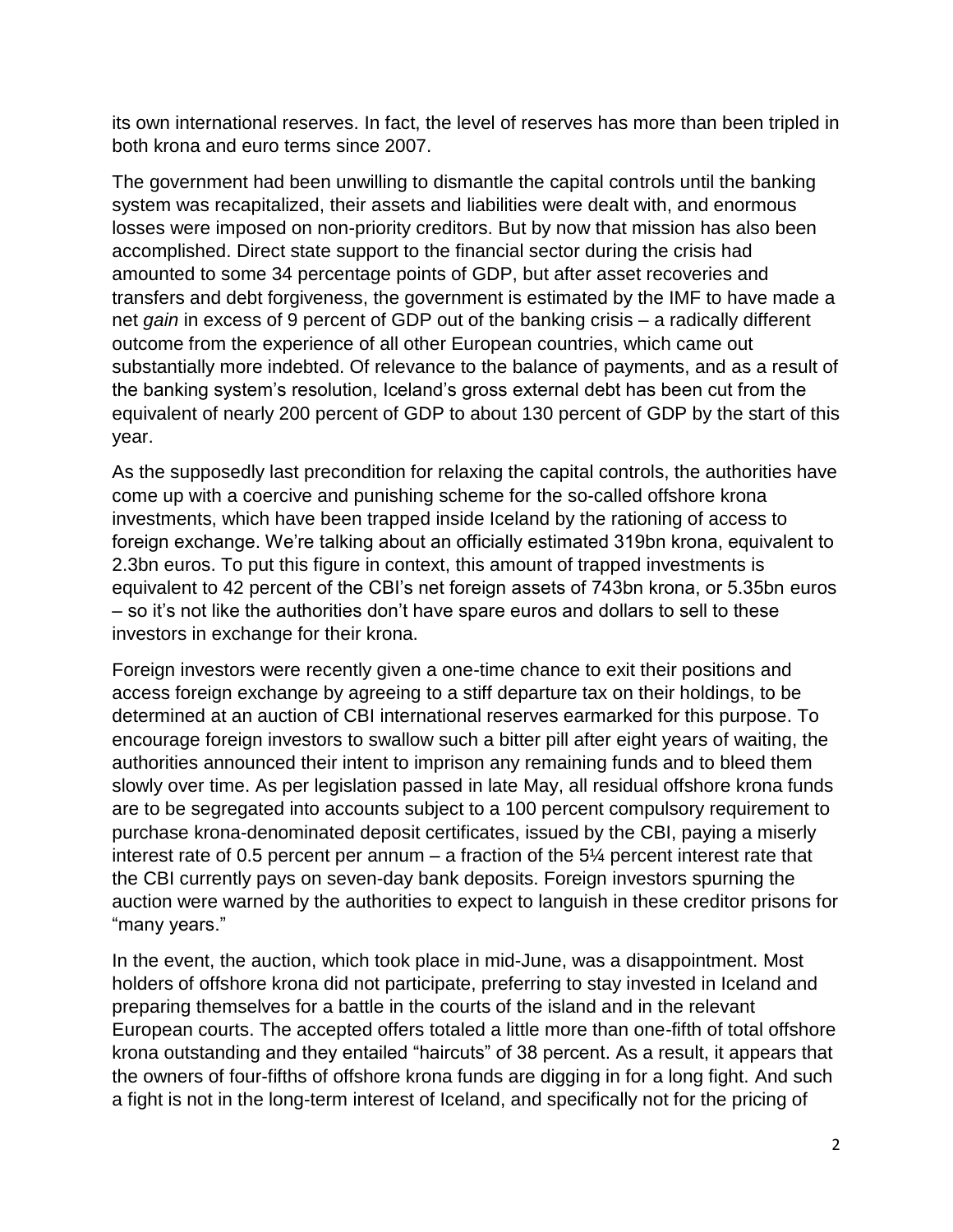krona assets, because future foreign investors will want to include a risk premium for the potential return of capital controls and also for the potential imposition of similar expropriations.

The irony is that the government has recently admitted that there *are* foreign investors wanting to come into Iceland. These potential investors could generate the foreign exchange inflows to compensate for whatever outflows, on account of liberated offshore-krona balances, the authorities would countenance. And yet, rather than welcoming them to Iceland, in June the government requested, and the Icelandic parliament readily agreed, to pass a law authorizing the CBI to impose a reserve requirement of up to 75 percent, for a period as long as five years, to discourage such capital inflows into domestic bonds and bank deposits. In other words, instead of making progress on capital liberalization, the authorities in Reykjavík are phasing-in new controls on capital *in*flows ahead of phasing out the capital controls on *out*flows.

The mistreatment of offshore krona investors appears to violate several of Iceland's obligations under the European Economic Area Agreement. According to its Article 4, "any discrimination on grounds of nationality shall be prohibited," and yet the Icelandic legislation knowingly targets foreign investors, who according to the government's own estimates account for at least 85 percent of the total funds in question.

Further, as per the Agreement's Article 43, protective measures in the field of capital movements may be taken "[i]f movements of capital lead to disturbances in the functioning of the capital market." But the punishment of offshore krona investors is being applied in the absence of any such market disturbance. The leading investors, including members of EMTA, have expressed to the government their willingness to depart from Iceland in a gradual, orderly and agreed manner over a period of several years. They have also reportedly offered to exchange their krona holdings for a new government bond denominated in dollars, rather than insisting on cash up front. In other words, while the offshore krona investors have offered to make concessions that have the potential to prevent market disturbances, the authorities have spurned them.

Article 43 also contemplates the adoption of protective measures in the event a government faces, or is seriously threatened with, balance-of-payments difficulties – but Iceland is not at all in this situation. As mentioned previously, current account deficits have turned into surpluses, gross external indebtedness has greatly diminished, and the krona has been appreciating even while the CBI has been building up its official international reserves.

So why are the authorities here in Reykjavík so hostile toward offshore krona investors? The stated reason has been that the foreign exchange market and economy could not possibly cope with a liberalization of capital controls which was not preceded by a reduction of the overhang of offshore krona trapped inside Iceland. That reason may have been valid years ago, but it is not valid now, so one must look to political or other